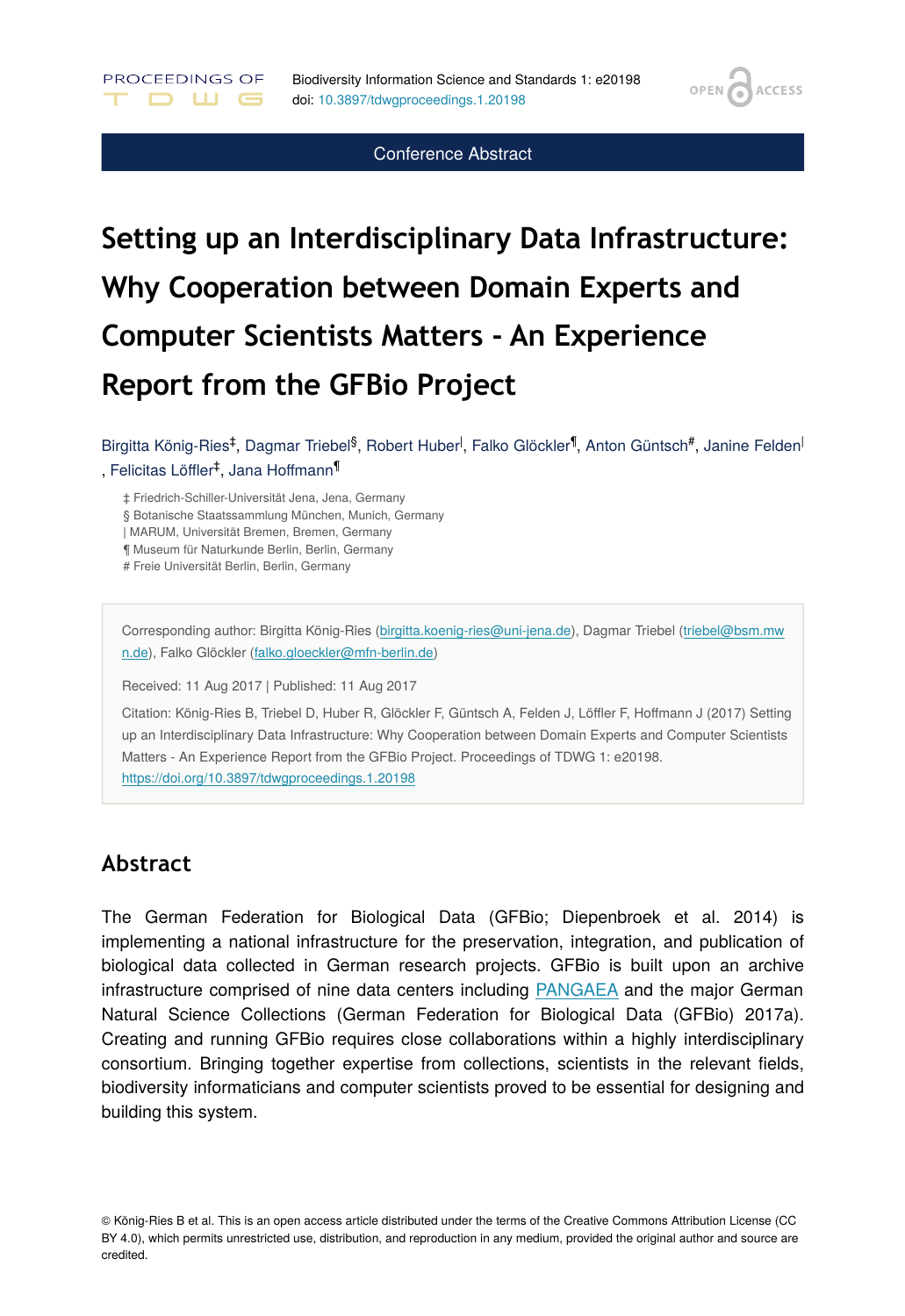GFBio is currently in its second funding phase. Essential services, required for the operation of the future infrastructure, have been successfully implemented. The realized technologies and tools use globally accepted standards as well as innovative concepts e.g., for data visualisation or semantic integration.

A portal (<https://www.gfbio.org>) provides a common point of access to all GFBio services: data submission, data discovery, data visualisation and analysis, a terminology service, and a help desk. In addition, archived research data is shared with international information infrastructures such as the Global Biodiversity Information Facility (GBIF) and the Biological Collection Access Service (BioCASE).

As the data centers use different systems and thus internally build upon different data structures (German Federation for Biological Data (GFBio) 2017b), the search functionality integrated in the portal is an good example of the collaboration between teams of different expertise.

Since the aim was to provide an integrated, faceted search, it was necessary to agree on common fields that can be used to feed the facets. Therefore, the GFBio data centers agreed on using [ABCD 2.06](https://github.com/tdwg/abcd) (Access to Biological Collection Data) as a common standard and specified thirty elements for data exchange. Here, it was essential to bring together (1) domain experts for defining which facets they consider useful for an effective search, (2) computer scientists for providing the implementation based on Elasticsearch (Elasticsearch 2017), (3) biodiversity informaticians for defining mappings between different standards and (4) data curators from the GFBio data centers and long-term repositories for negotiating the set of mandatory fields. The starting point for broader research data management workflows was derived from high-quality data provided via publishing pipelines established at each data center.

With that, primary collection and research data are available with metadata and data units according to the ABCD community standard and are ready to be reused following the FAIR data principles (Wilkinson et al. 2016): **F**indable, **A**ccessible, **I**nteroperable, **R**e-usable. Consequently, interdisciplinary cooperation is the GFBio data portal's measure of success.

## **Keywords**

data curation, data management, research data, data archiving, FAIR principles, data portal, data standards, Access to Biological Collection Data, GFBio

## **Presenting author**

Felicitas Löffler, Jana Hoffmann